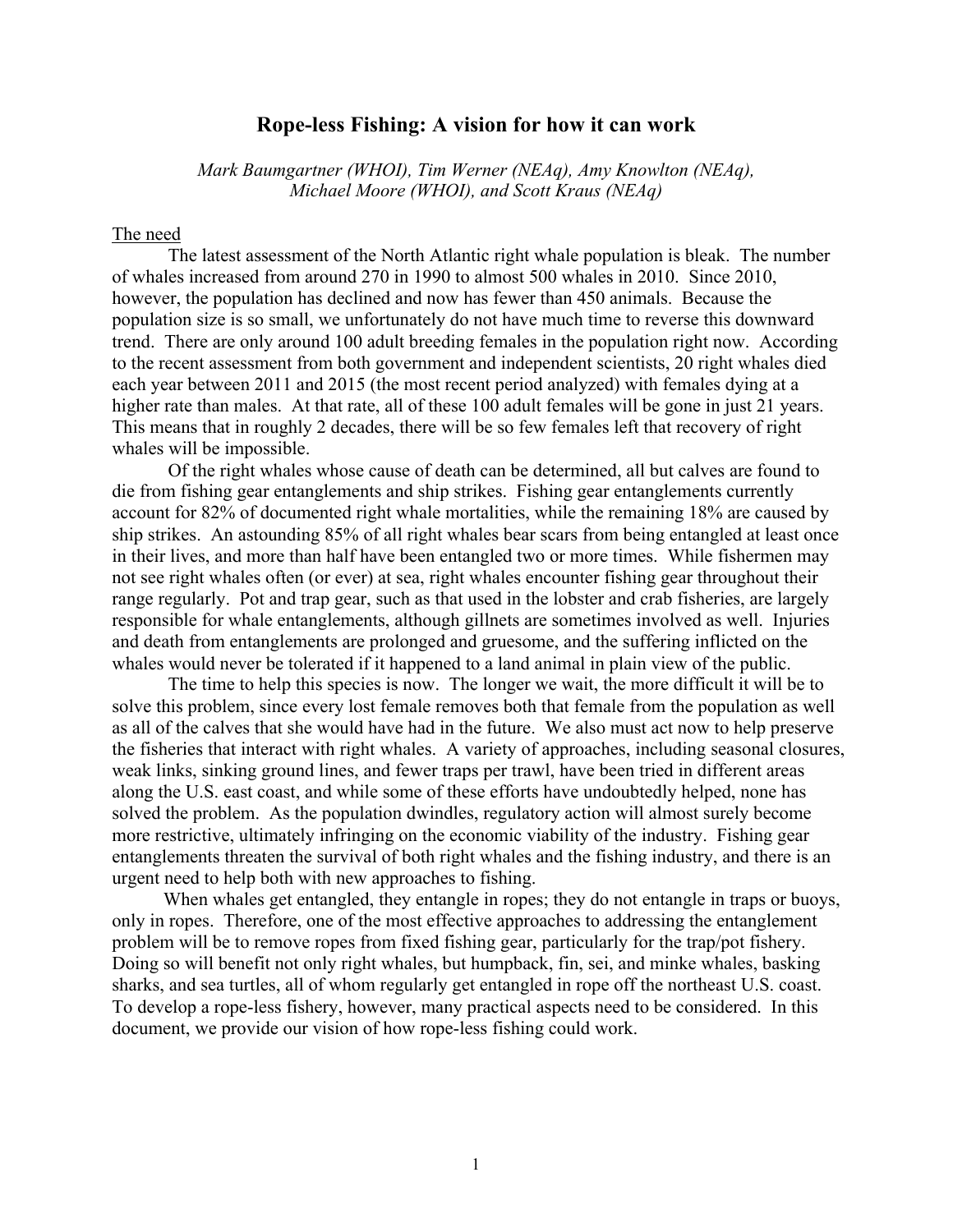### Remote gear identification method

The location of ropeless traps on the sea floor must be identifiable from the surface in the same way that surface buoys mark the location of fixed gear today. Gear location identification is critical to avoiding gear conflicts (e.g., gear overlay by fixed gear fishermen, damaging gear by draggers) as well as for enforcement. We intend to accomplish this by attaching an acoustic modem to the gear at the sea floor. Just as a cell phone modem allows data to be passed through air to another cell phone modem using



Figure 1. Acoustic communication between a trap modem and a surface modem mounted on a passing ship. The trap modem only communicates when it receives a data request from a surface modem.

electromagnetic waves, an acoustic modem allows data to be passed through water to another acoustic modem using high-frequency sound waves (above the hearing range of whales). A battery-powered acoustic modem is mounted on a trap and programmed to communicate information about the trap (or the trawl to which the trap is attached) to an acoustic modem at the sea surface (hereafter called a surface modem) (Figure 1). The surface modem could be mounted on any vessel, such as a dragger, scalloper, lobster boat, or enforcement vessel, and it would send out broadcast messages regularly (e.g., once a minute) to request information from any nearby traps. In response to an information request from a surface modem, the trap modem would

report its location (measured as the last known position of a GPS receiver integrated into the trap modem) as well as encrypted private data that would include the trap owner's registration number, trap modem serial number, trap identifier, and possibly other sensor data (e.g., occupancy sensor to determine remotely how many lobsters are in the trap). Only the trap owner and enforcement would be able to decrypt the encrypted private data. For trawls, acoustic modems can be mounted to the terminal traps so that the location of both ends of the trawl (thus the orientation of the trawl) can be reported. We envision these location



Figure 2. Example of a chart plotter showing the ship in the middle and the locations of traps (red circles) and trawls (red circles connected with a line) reported by trap modems.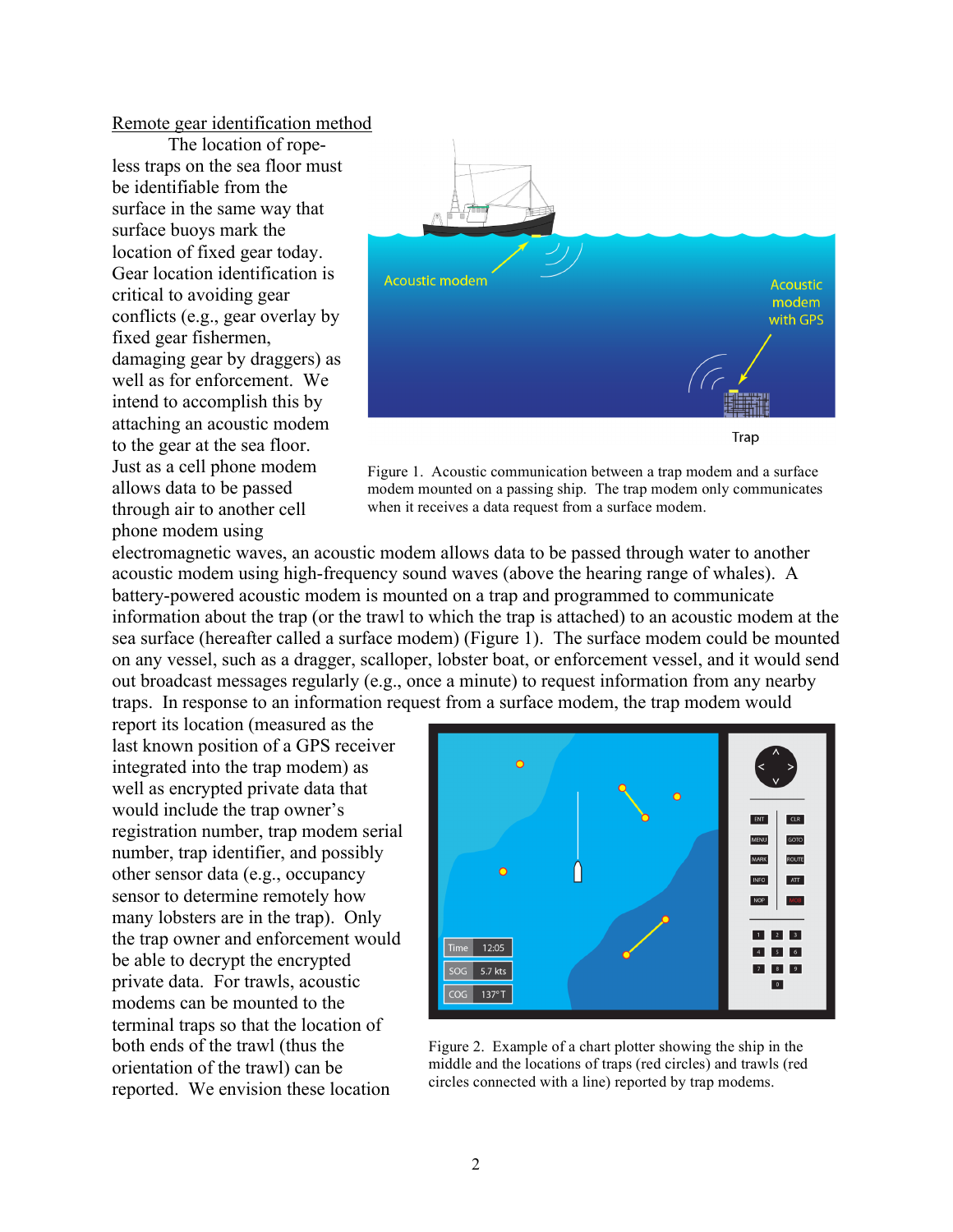data being displayed on commercially available chart plotters so that mariners will be able to visualize the location of nearby fixed gear in real time on their navigation displays (Figure 2).

### Enforcement

Monitoring the location and ownership of rope-less gear equipped with the remote gear identification system described above would be straightforward, and we envision three possible approaches. First, an enforcement vessel could simply survey with a surface modem to detect gear at the sea floor (Figures 1 and 2). The enforcement vessel would be able to decrypt the private data sent by each trap modem to access the owner's registration number. Second, an autonomous surface vehicle like a Liquid Robotics wave glider (Figure 3) can be used to accomplish the same at-sea survey as a manned enforcement vessel. The glider can survey, collect information about traps, and relay that information to shore in near real time 24 hours a day for months at a time, covering more area for longer periods of time at significantly reduced cost than a manned survey. Third, an automatic trap reporting system (ATRS) can be developed so that *any* vessel that



Figure 3. Acoustic communication between a trap and an enforcement wave glider. The glider sends information about the location and owner of encountered traps to shore in near real time via a communication satellite.

carries a surface modem will automatically report collected trap modem data (location and encrypted private data) to enforcement (e.g., using a cell phone modem). With this approach, every dragger, scalloper, and lobster boat that goes to sea will act as an enforcement vessel. An additional and significant benefit to the development of an ATRS is the recovery of gear that has moved from its original deployment position (see below).

The trap modem also activates the mechanism used to bring the trap to the surface for recovery, so it is required for rope-less fishing to work. Thus, enforcement of the use of trap modems for locating and identifying gear is likely unnecessary. However, enforcement could check traps and trawls dockside for the presence and functionality of trap modems if necessary.

#### Recovery methods

There are several possible recovery methods for a single trap or a trawl at the sea floor (Figure 4). Ideas to date include bottom-stowed rope, variable buoyancy traps, and a docking system. Bottom-stowed rope involves an end line that is wrapped around a buoyant spool or housed together with a buoy in a casing such as a cylinder or hollow trap. Upon acoustic command from the gear owner's surface modem to the trap modem, the spool or buoy releases from the trap (or from the first trap in a trawl) and floats to the surface with the end line. Once at the surface, the fisherman can retrieve the spool or buoy and haul in the trap or trawl using the end line. For the flotation spool, a pre-wrapped spool of line can be slipped on the spool frame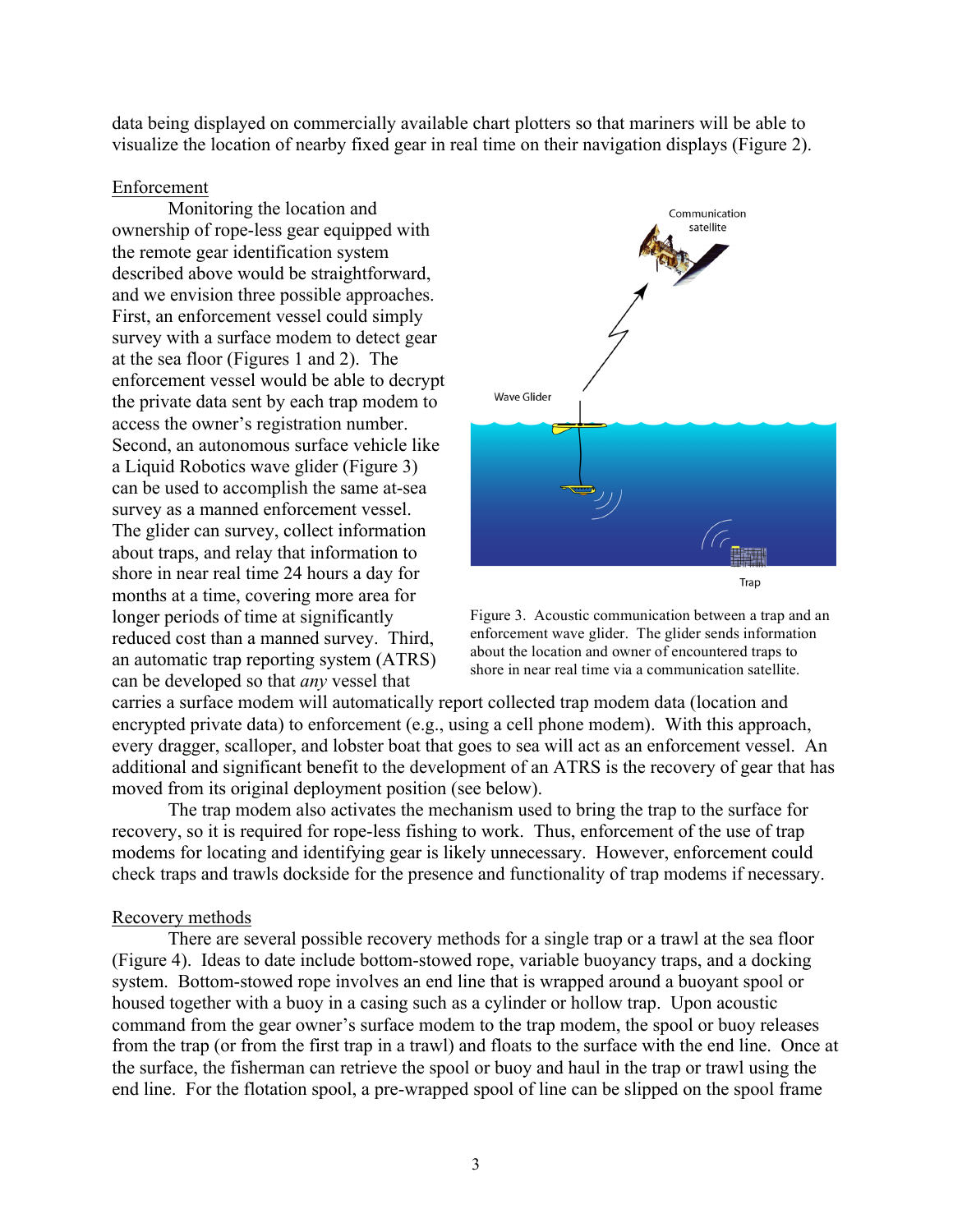to allow quick redeployment of the trap (respooling of the retrieved spool can be done at a later time on the vessel or on land).

Variable buoyancy traps are negatively buoyant (i.e., they sink) when first deployed, but upon acoustic command from the gear owner's surface modem to the trap modem, the trap becomes positively buoyant and floats to the surface where the fisherman can retrieve it. Buoyancy can be created by using (1) a piston pump that changes the volume of a cylinder (similar to buoyancy engines used in autonomous vehicles such as profiling floats or ocean gliders), or (2) compressed air to fill an inflatable bladder.

A docking system is conceived to be used with traps that are equipped with a docking station. A docking "vehicle" would be deployed from the fisherman's vessel carrying a very strong, but thin, hauling line, such as Spectra line (the line must be thin to reduce drag on the docking vehicle). The vehicle would use a transponder to locate and connect with the docking station on the trap. Once connected, the fisherman can haul the trap using the hauling line. A special pot hauler would be required to haul the thin line.

A few fishermen in the Australian rock lobster fishery have used bottom-stowed rope operationally, and a prototype of the spooled end line



Spool Trap



Trap

Figure 4. Trap recovery methods, including (top) bottomstowed rope, (middle) variable buoyancy traps, and (bottom) docking system.

concept has been developed in the U.S. A prototype of the variable-buoyancy trap concept has also been developed in the U.S. There has been no development of the docking system to date.

## Benefits of rope-less

Rope-less fishing will have obvious benefits to whales, basking sharks, sea turtles and other marine wildlife by removing end lines from the water column, thus entirely eliminating the risk of entanglement in end lines. In addition, there will be benefits to fishermen as well. These benefits include the following: